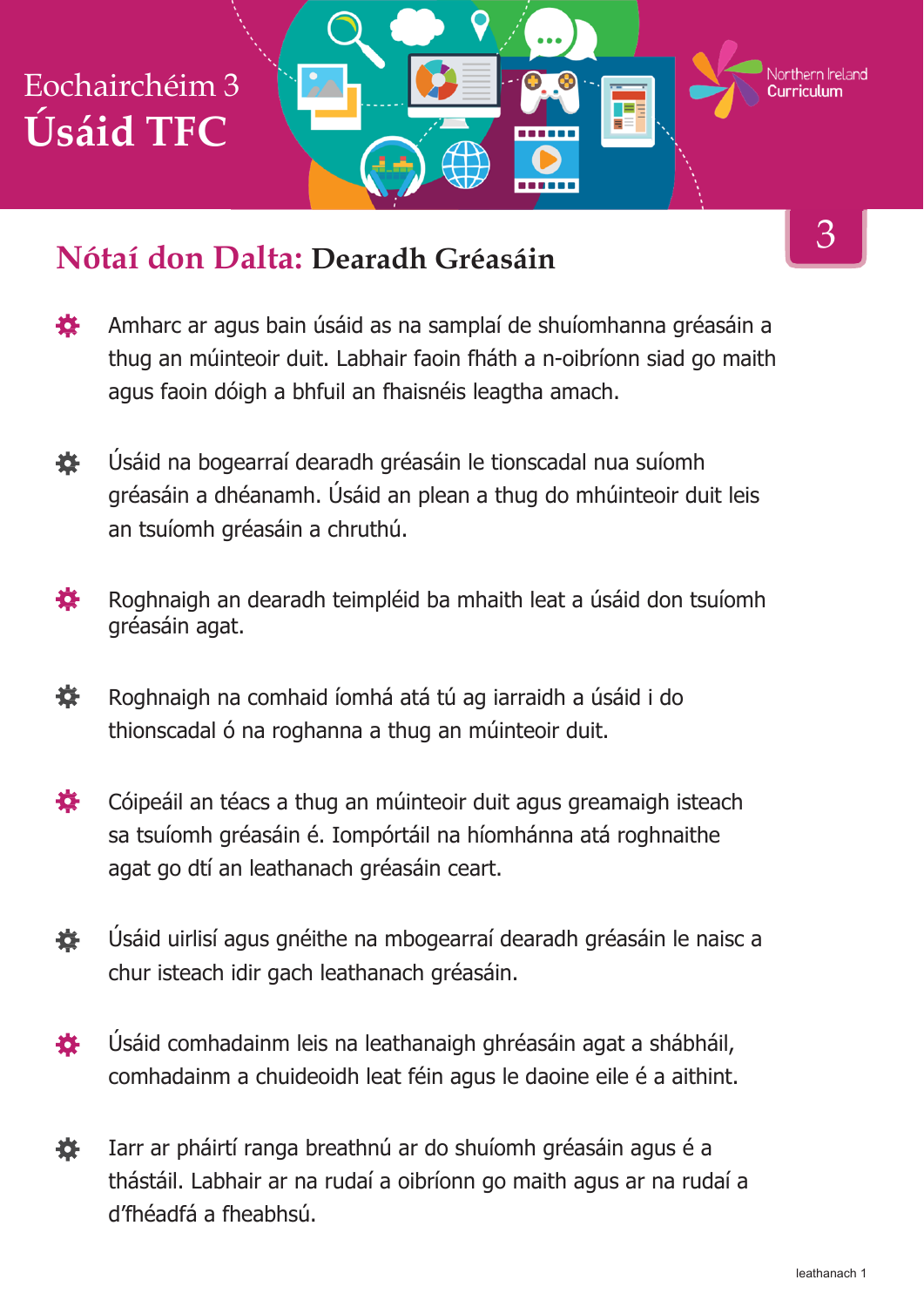#### **Nótaí don Dalta: Dearadh Gréasáin**

Amharc ar agus bain úsáid as na samplaí de shuíomhanna gréasáin a thug an múinteoir 養 duit agus/nó mol samplaí de do chuid féin. Labhair faoin fháth a n-oibríonn siad go maith agus faoin dóigh a bhfuil an fhaisnéis leagtha amach.

------

- 養 Déan plean don tsuíomh gréasáin agat, cuir isteach nótaí ar hipearnaisc, cnaipí nascleanúna, táib nó gnéithe eile ba mhaith leat a chur isteach. Smaoinigh ar cé dó a bhfuil sé (lucht éisteachta) agus cad é ba chóir dó a dhéanamh (cuspóir).
- Úsáid na bogearraí dearadh gréasáin le tionscadal nua suíomh gréasáin a 養 dhéanamh.
- Roghnaigh nó cruthaigh na comhaid íomhá atá tú ag iarraidh a úsáid i do 養 thionscadal.
- Cóipeáil an téacs a thug an múinteoir duit agus greamaigh isteach i do shuíomh 娄 gréasáin é. Iompórtáil na híomhánna atá roghnaithe agat go dtí na leathanaigh ghréasáin chearta. Smaoinigh ar fhuaim éigin a chur ar do shuíomh gréasáin, nuair is cuí.
- Úsáid uirlisí agus gnéithe na mbogearraí dearadh gréasáin leis an chuma atá ar do 養 shuíomh gréasáin agus leis an mhothú atá ann a rialú, le go mbeidh sé tarraingteach ag do lucht éisteachta.
- Úsáid comhadainm le leathanaigh an tsuímh gréasáin agat a shábháil, 養 comhadainm a chuideoidh leat féin agus le daoine eile é a aithint.
- Iarr ar pháirtí ranga breathnú ar do shuíomh gréasáin agus é a thástáil. Labhair ar na 養 rudaí a oibríonn go maith agus ar na rudaí a d'fhéadfá a fheabhsú.

4

Northern Ireland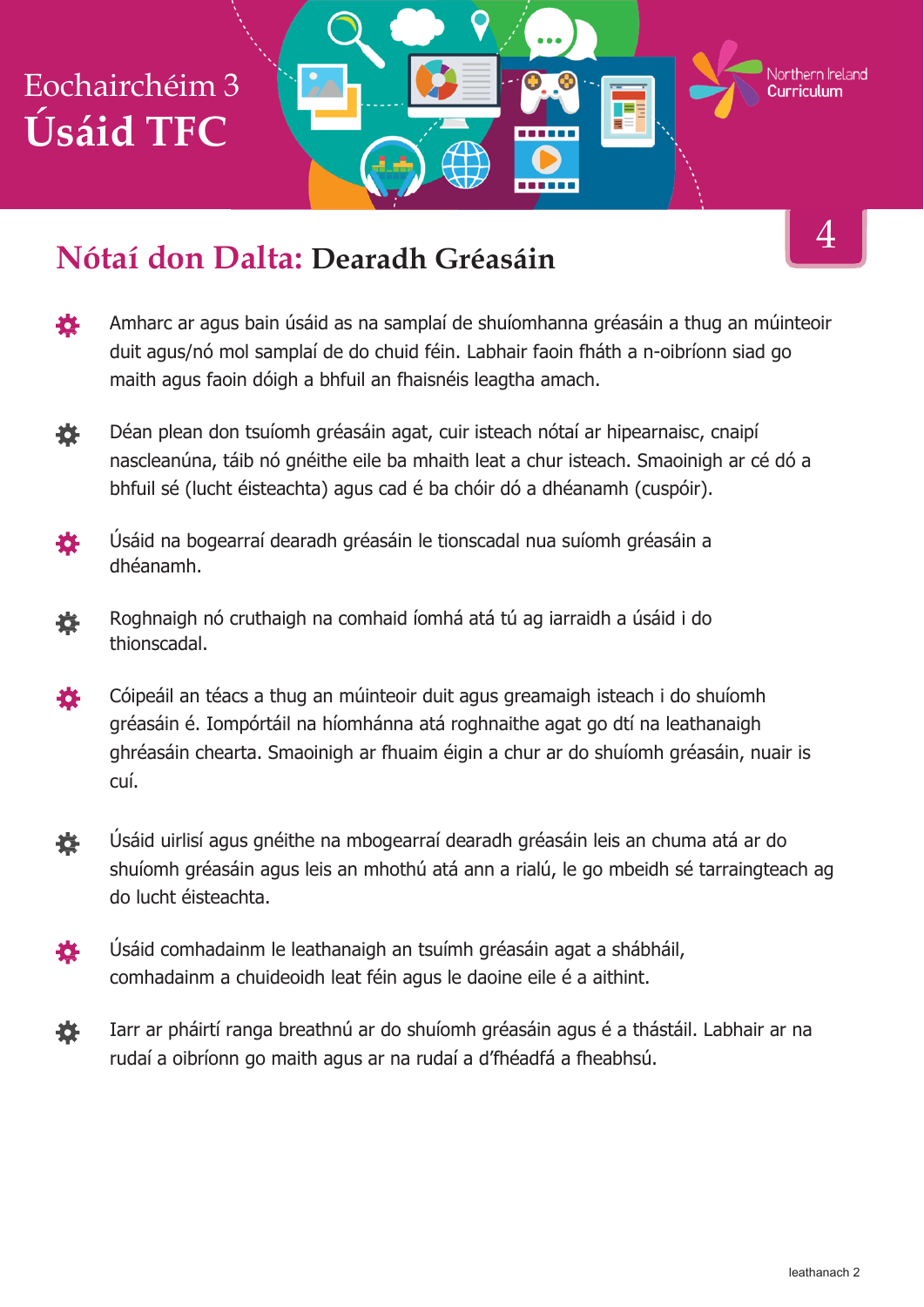

### **Nótaí don Dalta: Dearadh Gréasáin**

- 登 Faigh samplaí de shuíomhanna gréasáin atá ábhartha don tionscadal agat agus déan athbhreithniú orthu. Sainaithin na príomhthréithe a dhéanann éifeachtach iad. Déan nóta den taighde seo i do dhialann tionscadail.
- 许 Déan plean don tsuíomh gréasáin agat, cuir isteach nótaí ar dhearaí leathanach, hipearnaisc, cnaipí nascleanúna, táib, íomhánna nó gnéithe eile ba mhaith leat a chur isteach. Úsáid an teanga a bhaineann le dearadh gréasáin le tacú le do phleanáil.
- Cruthaigh nó aimsigh an téacs atá de dhíth ort do do shuíomh gréasáin agus cuir é le do 瓷 phlean.
- Smaoinigh ar an lucht éisteachta agus ar an chuspóir i rith an ama le linn duit bheith ag pleanáil 養 do shuíomh gréasáin agus ag déanamh eagarthóireachta air.
- Roghnaigh nó cruthaigh na comhaid íomhá, fuaime agus físe atá tú ag iarraidh a úsáid i do 登 shuíomh gréasáin.
- Cóipeáil an téacs a chruthaigh tú agus greamaigh isteach i do shuíomh gréasáin é. Iompórtáil 養 sócmhainní ar bith a roghnaigh tú go dtí na leathanaigh chearta.
- Nuair atá an bunstruchtúr cruthaithe agat don tsuíomh gréasáin agat, bain triail as gnéithe agus 瓷 as uirlisí na mbogearraí dearadh gréasáin leis an éifeacht a chruthú atá tú ag iarraidh a bhaint amach.
- Déan athbhreithniú ar do shuíomh gréasáin le páirtí ranga agus seiceáil an bhfuil gach rud mar a 峑 bhí beartaithe agat. Déan athruithe ar bith a chuirfidh feabhas ar an táirge deiridh agat.
- 苍 Úsáid comhadainmneacha ábhartha le do leathanaigh ghréasáin a shábháil.
- 娄 Déan tagairt siar do na nótaí taighde agat i do dhialann tionscadail. Déan nóta de dhá phríomhghné ar a laghad a fhágann go bhfuil do shuíomh gréasáin éifeachtach don lucht éisteachta agus don chuspóir dá ndearnadh é.
- 養 Smaoinigh ar na gnéithe agus ar na tréithe a gcuirfeá feabhas orthu dá mbeifeá ag déanamh an suíomh gréasáin arís. Déan taifead de do chuid smaointe i do dhialann tionscadail.
- 養 Glac gabháil scáileáin de do chomhad, oscail é sna bogearraí a d'úsáid tú lena chruthú (formáid chomhad dúchais). Cuir sin ag deireadh do dhialainne tionscadail.

5